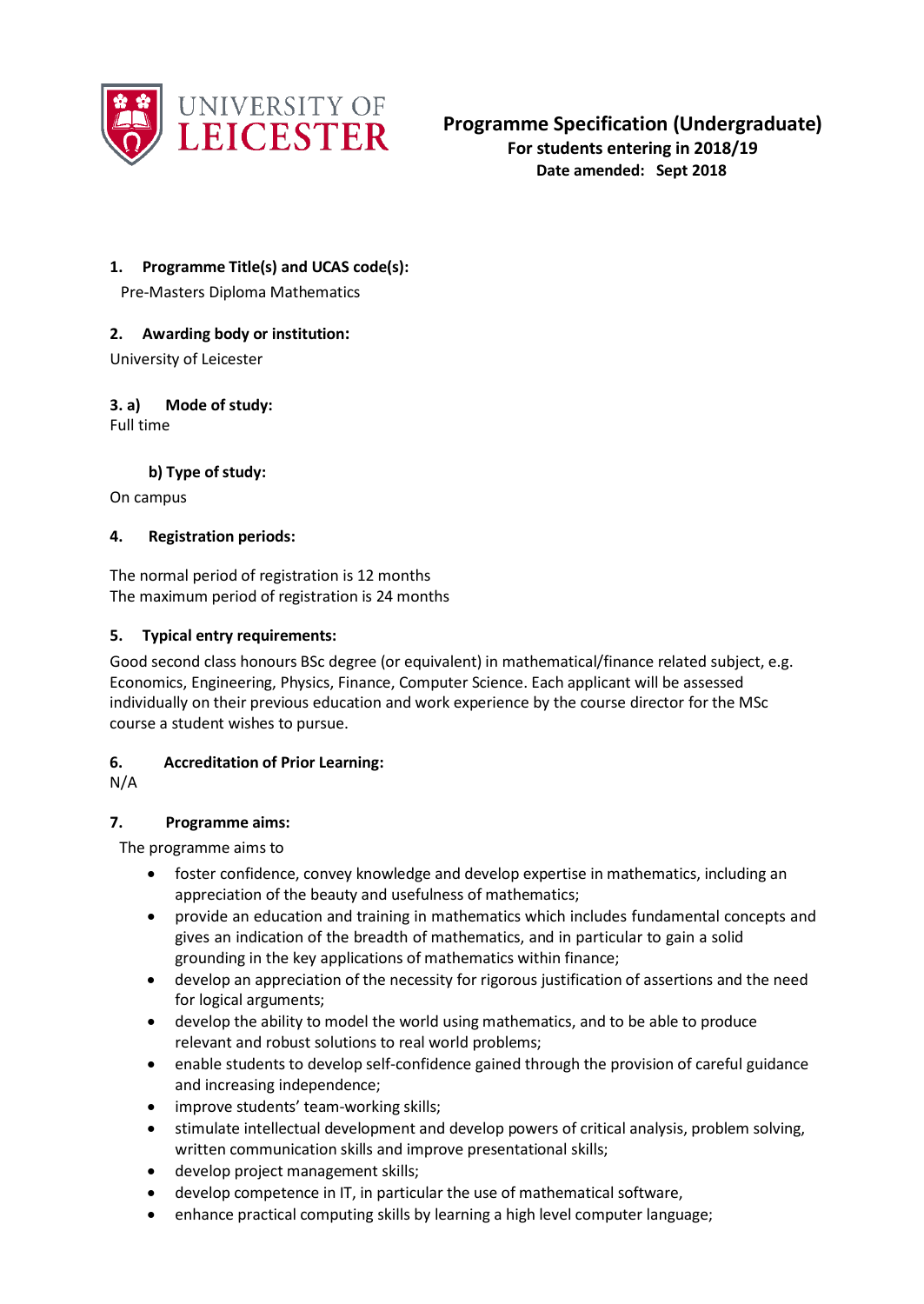- develop skills which will have direct applicability to employment in the financial sector, notably the actuarial profession, and provide the first level of training required to become a quantitative analyst;
- raise students' expertise and understanding to a point where they can embark upon postgraduate mathematical study; prepare students for a postgraduate master's programme in Mathematics, specifically Financial Mathematics through a combination of previous education/attainment and relevant modules studied as part of the programme;
- provide each student with a tailored course so as they are fully equipped to meet the demands of a masters course in Financial Mathematics; Actuarial Science.
- ensure that all students, regardless of entry qualification, are educated to the same standard so as to meet the requirements expected of all applicants onto the MSc Financial Mathematics and Computation programme or Actuarial Science, to be achieved through a tailored module selection in consultation with the relevant course director.

### **8. Reference points used to inform the programme specification:**

- QAA Framework for Higher Education Qualifications in England, Wales and Northern Ireland
- QAA Benchmarking Statement Mathematics, Statistics [and Operational Research](http://www.qaa.ac.uk/en/Publications/Documents/Subject-benchmark-statement-Mathematics-statistics-and-operational-research.pdf) (MMath)
- QAA Annex to subject benchmark statement: Mathematics, statistics [and operational](http://www.qaa.ac.uk/en/Publications/Documents/Annex-to-Subject-benchmark-statement-Mathematics-statistics-and-operational-research.pdf)  [research](http://www.qaa.ac.uk/en/Publications/Documents/Annex-to-Subject-benchmark-statement-Mathematics-statistics-and-operational-research.pdf) [\(2009\)](http://www.qaa.ac.uk/en/Publications/Documents/Annex-to-Subject-benchmark-statement-Mathematics-statistics-and-operational-research.pdf)
- PDR report (April 2011)
- **University [Learning Strategy](http://www2.le.ac.uk/offices/sas2/quality/learnteach)**
- University Employability Strategy
- Graduate Survey (2014)
- First Destination Survey
- External Examiner's Reports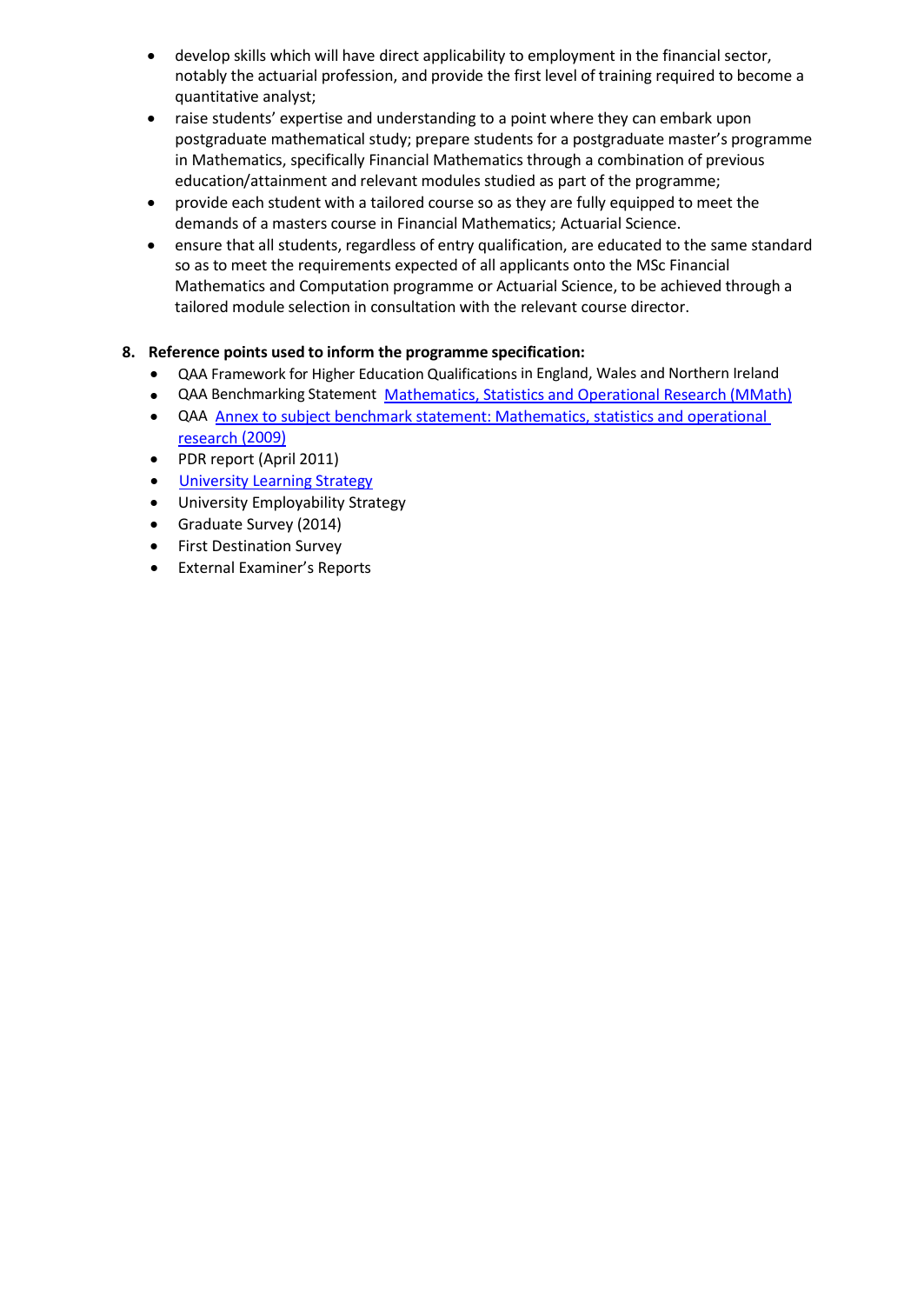| <b>Intended Learning</b><br><b>Outcomes</b>                                                                                                                                              | <b>Teaching and Learning</b><br><b>Methods</b>                                       | <b>How Demonstrated?</b>                                                                                      |  |
|------------------------------------------------------------------------------------------------------------------------------------------------------------------------------------------|--------------------------------------------------------------------------------------|---------------------------------------------------------------------------------------------------------------|--|
|                                                                                                                                                                                          | (a) Discipline specific knowledge and competencies                                   |                                                                                                               |  |
| (i) Mastery of an appropriate body of knowledge                                                                                                                                          |                                                                                      |                                                                                                               |  |
| Knowledge of basic theory,<br>basic techniques of analysis,<br>algebra, applied mathematics,<br>and statistics.                                                                          | Lectures, specified reading,<br>problem classes.                                     | Written examinations, assessed<br>problems.                                                                   |  |
| Knowledge of key<br>mathematical techniques in<br>finance, including actuarial<br>notation, portfolio theory and<br>stochastic analysis.                                                 | In addition, distance and e-<br>learning.                                            | On line computer assessment.<br>Assessed practical classes.<br>Plus prior attainment from<br>previous degree. |  |
| Knowledge of basic<br>techniques, and model<br>problems.                                                                                                                                 |                                                                                      |                                                                                                               |  |
| Knowledge of a computing<br>language.                                                                                                                                                    | Computer practical classes.                                                          |                                                                                                               |  |
|                                                                                                                                                                                          | (ii) Understanding and application of key concepts and techniques                    |                                                                                                               |  |
| Novel applications of basic<br>knowledge. Exposition of<br>logical structure. Ability to<br>generalise and specialise.                                                                   | Lectures, tutorials, problem<br>classes, marked assignments.                         | Written examination, assessed<br>problems, project report.                                                    |  |
| Proof techniques.<br>Ability to apply an algorithm<br>for the solution of a standard                                                                                                     | Lectures, tutorials, problem<br>classes, marked assignments.                         | Written examinations, assessed<br>problems.                                                                   |  |
| problem.                                                                                                                                                                                 |                                                                                      | Assessed practical classes.                                                                                   |  |
| Ability to apply theorems to<br>solve particular problems.<br>Mathematical modelling.<br>Application of computer<br>algorithms for solving finance<br>problems.                          | Computer practical classes.                                                          |                                                                                                               |  |
| (iii) Critical analysis of key issues                                                                                                                                                    |                                                                                      |                                                                                                               |  |
| Analysis of problem and<br>selection of appropriate proof<br>or solution strategy. Critical<br>appraisal of solutions. Analyse<br>and solve more `messily<br>defined' finance management | Lectures, problem classes,<br>feedback on assessed problems,<br>project supervision. | Written examinations, assessed<br>problems, Project report.                                                   |  |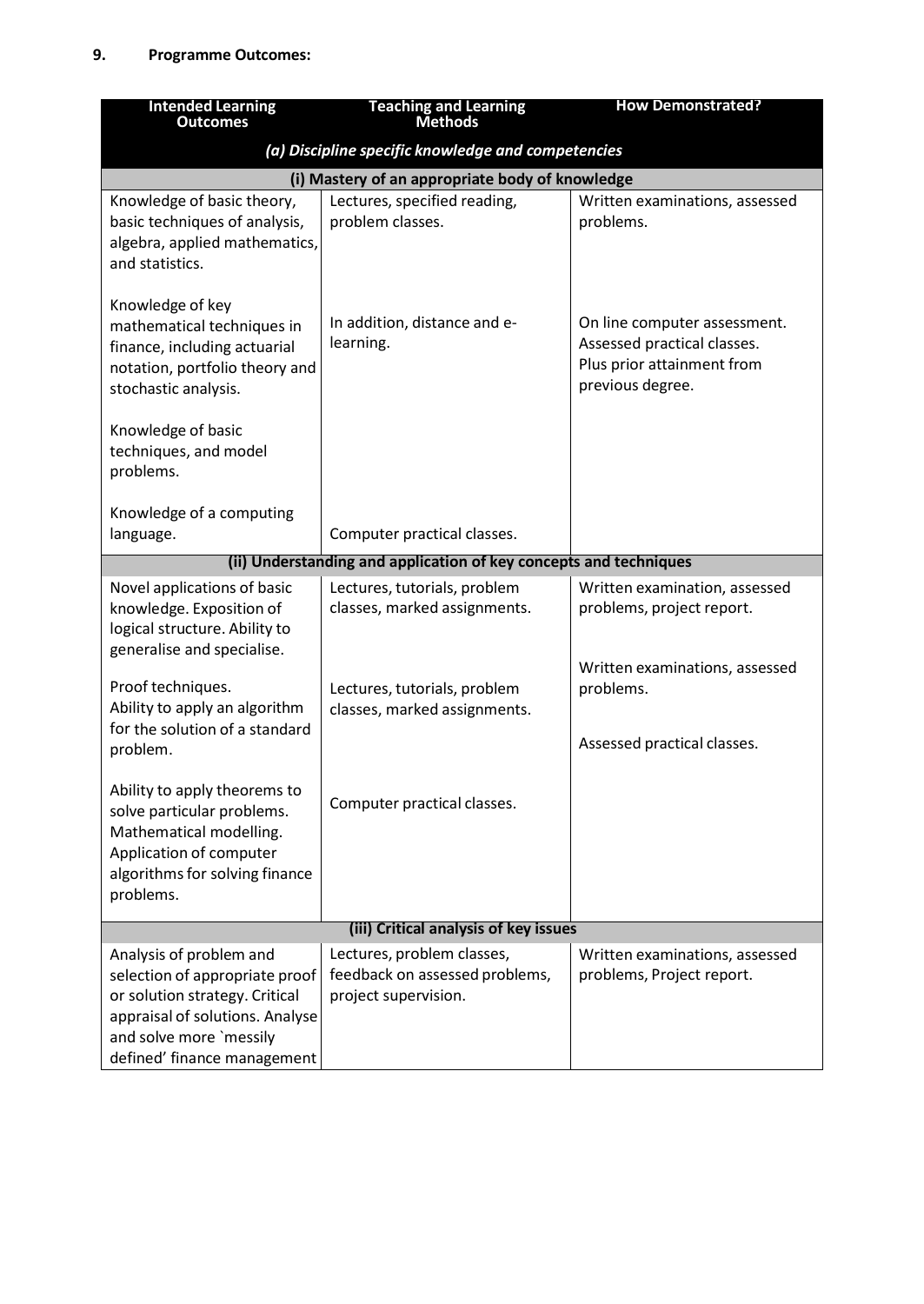| (iv) Clear and concise presentation of material                                                                         |                                                                                                                        |                                                                                              |  |  |  |
|-------------------------------------------------------------------------------------------------------------------------|------------------------------------------------------------------------------------------------------------------------|----------------------------------------------------------------------------------------------|--|--|--|
| Presentation of results (both<br>informal and to a variety of<br>audiences), participation in<br>scientific discussion. | Tutorials, Group workshops,<br>Presentation workshops, project<br>supervision. Feedback on assessed<br>written pieces. | Group presentations. Project<br>presentations.<br>Assessed essays. Project                   |  |  |  |
| Ability to write coherent<br>reports. Software<br>presentation.                                                         | Guidance from project supervisor.                                                                                      | presentation.                                                                                |  |  |  |
|                                                                                                                         | (v) Critical appraisal of evidence with appropriate insight                                                            |                                                                                              |  |  |  |
| Project design.                                                                                                         | Project supervision                                                                                                    | Project reports.                                                                             |  |  |  |
|                                                                                                                         | (vi) Other discipline specific competencies                                                                            |                                                                                              |  |  |  |
| Knowledge of mathematical<br>software such as MATLAB and<br>MAPLE.                                                      | Lab classes, and purpose designed<br>handbooks.                                                                        | Log books of practical sessions.<br>Reflective blogs. Use of MAPLE in<br>basic skills tests. |  |  |  |
| Mathematical modelling skills.<br>Language of finance.                                                                  | Group projects. Project and<br>lectures, eLearning.                                                                    | Project reports. Written<br>examinations and presentations.                                  |  |  |  |
|                                                                                                                         | (b) Transferable skills                                                                                                |                                                                                              |  |  |  |
|                                                                                                                         | (i) Oral communication                                                                                                 |                                                                                              |  |  |  |
| Response to questioning                                                                                                 | Tutorials, workshops.                                                                                                  | Presentation assessment.                                                                     |  |  |  |
| Scientific communication                                                                                                | Tutorials, workshops. Project<br>supervision, presentation                                                             |                                                                                              |  |  |  |
| Project and poster<br>presentation                                                                                      | workshops.                                                                                                             |                                                                                              |  |  |  |
| (ii) Written communication                                                                                              |                                                                                                                        |                                                                                              |  |  |  |
| Report writing.                                                                                                         | Project supervisions.                                                                                                  | Assessed reports.                                                                            |  |  |  |
| Mathematical communication                                                                                              | Tutorials.                                                                                                             | Assessed questions.                                                                          |  |  |  |
|                                                                                                                         | (iii) Information technology                                                                                           |                                                                                              |  |  |  |
| Use of Windows. Use of<br>specialist packages. Office<br>software.                                                      | Induction. Laboratories.                                                                                               | Marked project work. Project<br>reports.                                                     |  |  |  |
|                                                                                                                         | (iv) Numeracy                                                                                                          |                                                                                              |  |  |  |
| Use of analytical and graphical<br>methods.                                                                             | Throughout                                                                                                             | Written examinations, project<br>reports.                                                    |  |  |  |
|                                                                                                                         | (v) Team working                                                                                                       |                                                                                              |  |  |  |
| Scientific discussion.<br>Organization, time<br>management                                                              | Group problem solving. Group<br>projects.                                                                              | Group assessment (including peer<br>assessment).                                             |  |  |  |
|                                                                                                                         | (vi) Problem solving                                                                                                   |                                                                                              |  |  |  |
| Analysis, breakdown,<br>synthesis, critical examination.<br>Mathematical modelling skills.                              | Lectures, problem workshops,<br>Group work, projects.                                                                  | Marked problems, group work<br>assessment, project assessment.                               |  |  |  |
|                                                                                                                         | (vii) Information handling                                                                                             |                                                                                              |  |  |  |
| Conduct background research<br>and literature surveys.<br>Summarise content from<br>information sources.                | Project supervision.                                                                                                   | Individual and group project<br>reports.                                                     |  |  |  |
| Ability to learn from e-<br>learning resources.                                                                         | Blackboard stored e-<br>learning resources.                                                                            | Some assessed material only<br>provided through e-learning<br>resources.                     |  |  |  |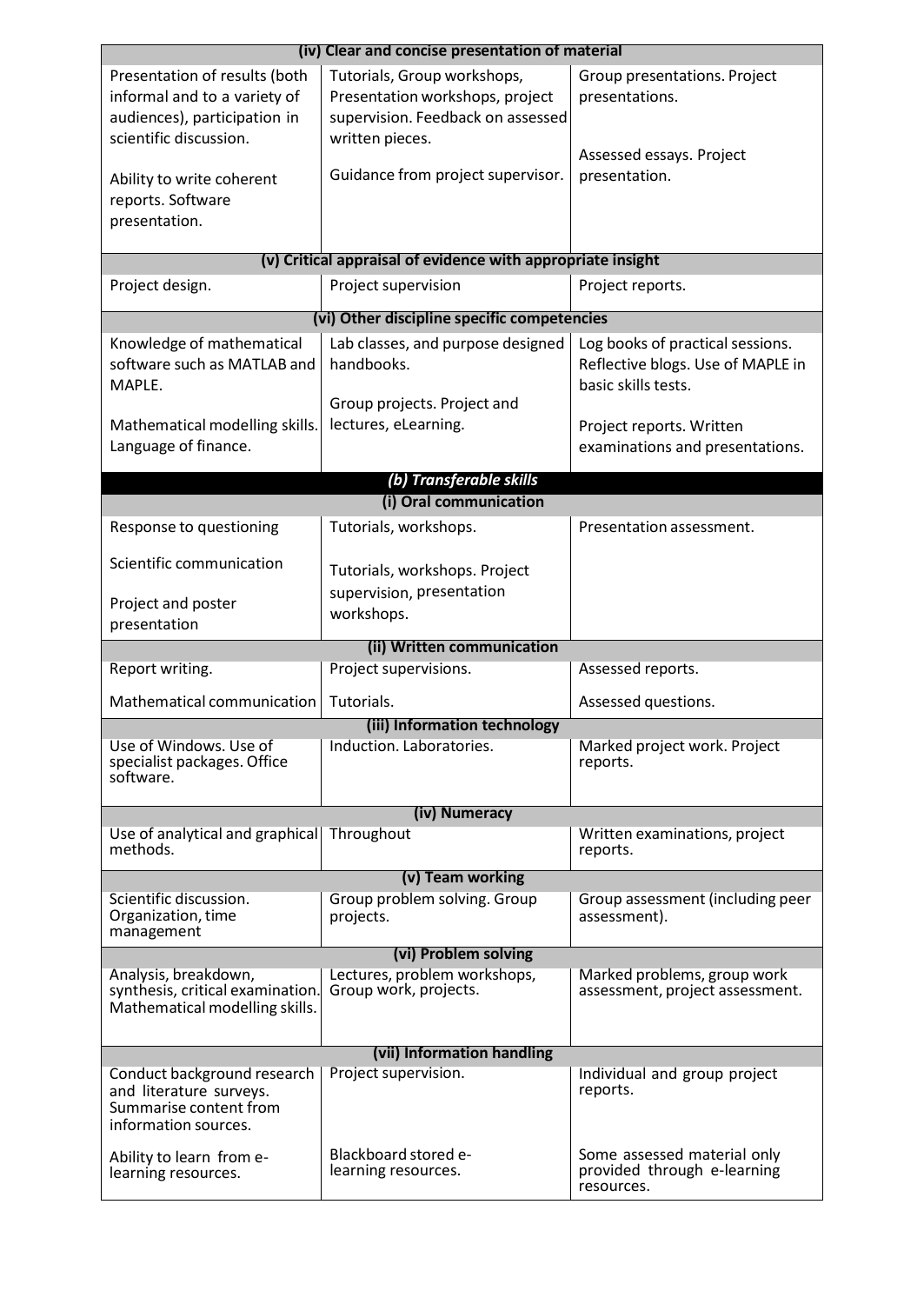| (viii) Skills for lifelong learning  |                                                     |                                                          |  |
|--------------------------------------|-----------------------------------------------------|----------------------------------------------------------|--|
| Study skills.                        | Resource based learning. Study<br>skills booklet.   | Examinations, assessed problems,<br>project assessments. |  |
| Independence and time<br>management. | Structured support decreasing<br>through years.     | Meeting deadlines.                                       |  |
| Careers and business<br>awareness.   | Guest speakers.<br>Induction library session. Study |                                                          |  |
| Information retrieval.               | skills handbook. Project<br>supervision.            |                                                          |  |

### **10. Progression Points**

The Pre-Masters course is made up of 120 credits of undergraduate level modules specifically chosen to enable a student to progress to Mathematics MSc course in the Department. It will follow the scheme of assessment for Undergraduate students in relation to marking schemes; successful completion of the course will be on the basis of 120 credits as opposed to the standard 360 for UG programmes. Students who wish to proceed to an MSc must pass the course modules with an overall average of 55%.

### **11. Scheme of Assessment**

The Pre-Master's course will follow the scheme of assessment for Undergraduate students in relation to marking schemes; successful completion of the course will be on the basis of 120 credits as opposed to the standard 360 for UG programmes. Students who wish to proceed to an MSc must pass the course modules with an overall average of 55%.

### **12. Special features:**

 $\mathcal{N}$ 

### **13. Indications of programme quality**

QAA subject review, external examiners reports ("the performance of the students is comparable with similar high-quality UK institutions"), QAA Benchmarking Statement [Mathematics,](http://www.qaa.ac.uk/en/Publications/Documents/Subject-benchmark-statement-Mathematics-statistics-and-operational-research.pdf) Statistics [and Operational Research](http://www.qaa.ac.uk/en/Publications/Documents/Subject-benchmark-statement-Mathematics-statistics-and-operational-research.pdf) (MMath) and QAA Annex to subject [benchmark](http://www.qaa.ac.uk/en/Publications/Documents/Annex-to-Subject-benchmark-statement-Mathematics-statistics-and-operational-research.pdf) statement: Mathematics, statistics and [operational research](http://www.qaa.ac.uk/en/Publications/Documents/Annex-to-Subject-benchmark-statement-Mathematics-statistics-and-operational-research.pdf) (2009) and dispensation from professional qualifications.

### **14. External Examiners**

The details of the External Examiner(s) for this programme and the most recent External Examiners' reports can be foun[d here](https://exampapers.le.ac.uk/xmlui/handle/123456789/169)

### **Appendix one** (programme structure)

All programmes to formally include range of non-credit bearing attendance only activities for careers, student support etc.: MA1903 – House hours MA1902- Peer support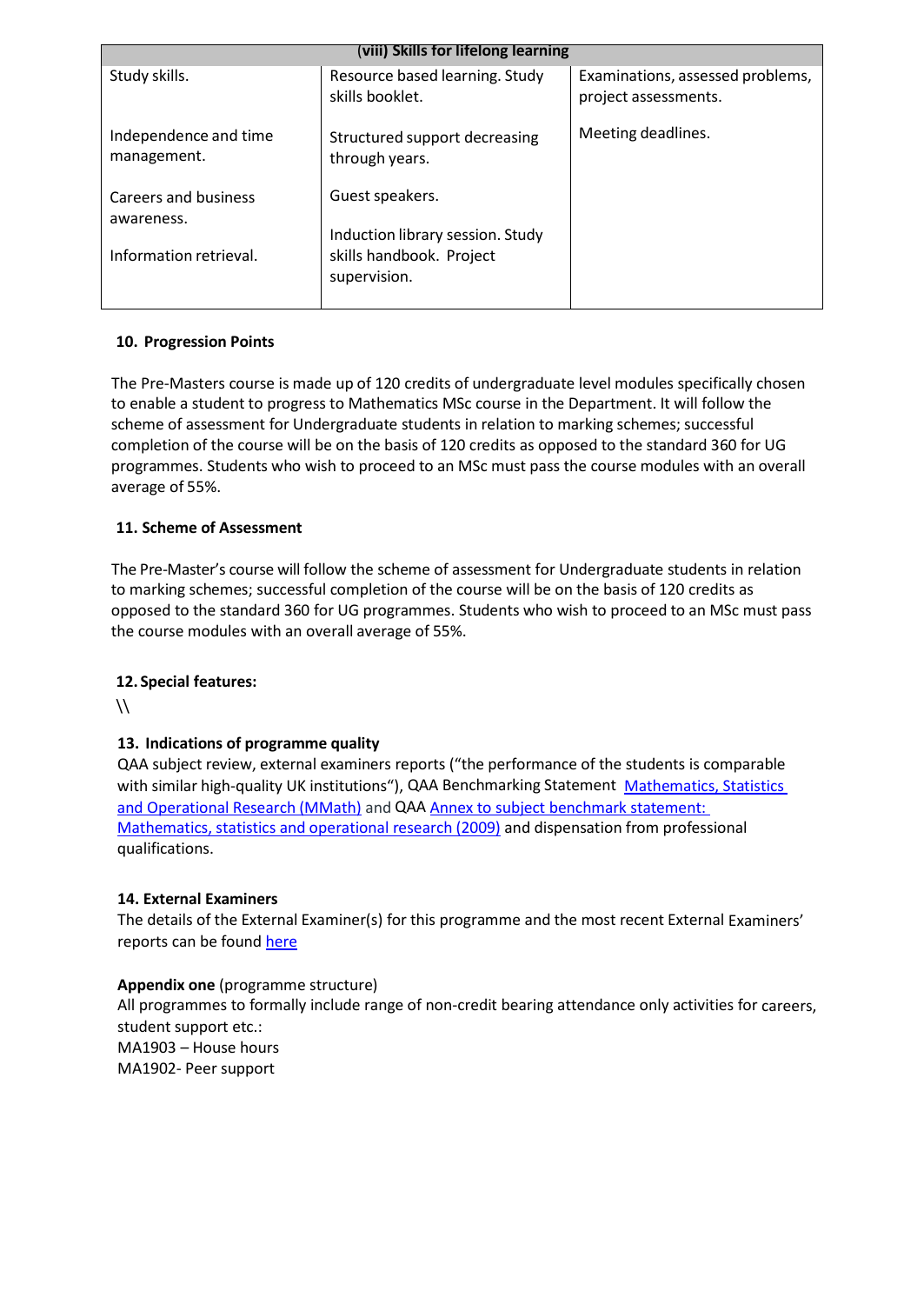# **For students wishing to progress to MSc Financial Mathematics and Computation**

| <b>MODULES</b> |                                                   |                                         |                |                 |
|----------------|---------------------------------------------------|-----------------------------------------|----------------|-----------------|
|                |                                                   | <b>SEMESTER 1</b>                       |                |                 |
|                | <b>Core Modules:</b>                              |                                         |                | Credits         |
|                | MA1014<br>CALCULUS AND ANALYSIS (yearlong module) |                                         | 15             |                 |
|                | MA1114                                            | LINEAR ALGEBRA (yearlong module)        |                | 15              |
|                | MA1061                                            | <b>PROBABILITY</b>                      |                | 15              |
|                |                                                   |                                         |                |                 |
|                | Select 20 or 10 credits from:                     |                                         |                |                 |
|                |                                                   |                                         |                |                 |
|                | MA2132                                            | LINEAR ALGEBRA III                      |                | 10              |
|                | MA2252                                            | <b>INTRODUCTION TO COMPUTING</b>        |                | 10              |
|                |                                                   |                                         |                |                 |
|                |                                                   |                                         | Semester Total | 55 OR 65        |
|                |                                                   | <b>SEMESTER 2</b>                       |                |                 |
|                |                                                   |                                         |                | Credits         |
|                | <b>Core Modules:</b>                              |                                         |                |                 |
|                | MA1014                                            | CALCULUS AND ANALYSIS (Yearlong module) |                | $\overline{15}$ |
|                | MA1114                                            | LINEAR ALGEBRA *yearlong module)        |                | 15              |
|                | MA1202                                            | <b>INTRODUCTORY STATISTICS</b>          |                | 15              |
|                |                                                   |                                         |                |                 |
|                | Select 10 or 20 credits from:                     |                                         |                |                 |
|                | MA2021                                            | DIFFERENTIAL EQUATIONS AND DYNAMICS     |                | 20              |
|                | MA2022                                            | DIFFERENTIAL EQUATIONS AND DYNAMICS     |                | 10              |
|                | MA2262                                            | LINEAR STATISTICAL MODELS               |                | 10              |
|                | MA2261                                            | LINEAR STATISTICAL MODELS               |                | 20              |
|                | MA2512                                            | <b>APPLIED ECONOMETRICS</b>             |                | 10              |
|                |                                                   |                                         | Semester Total | 65 OR 55        |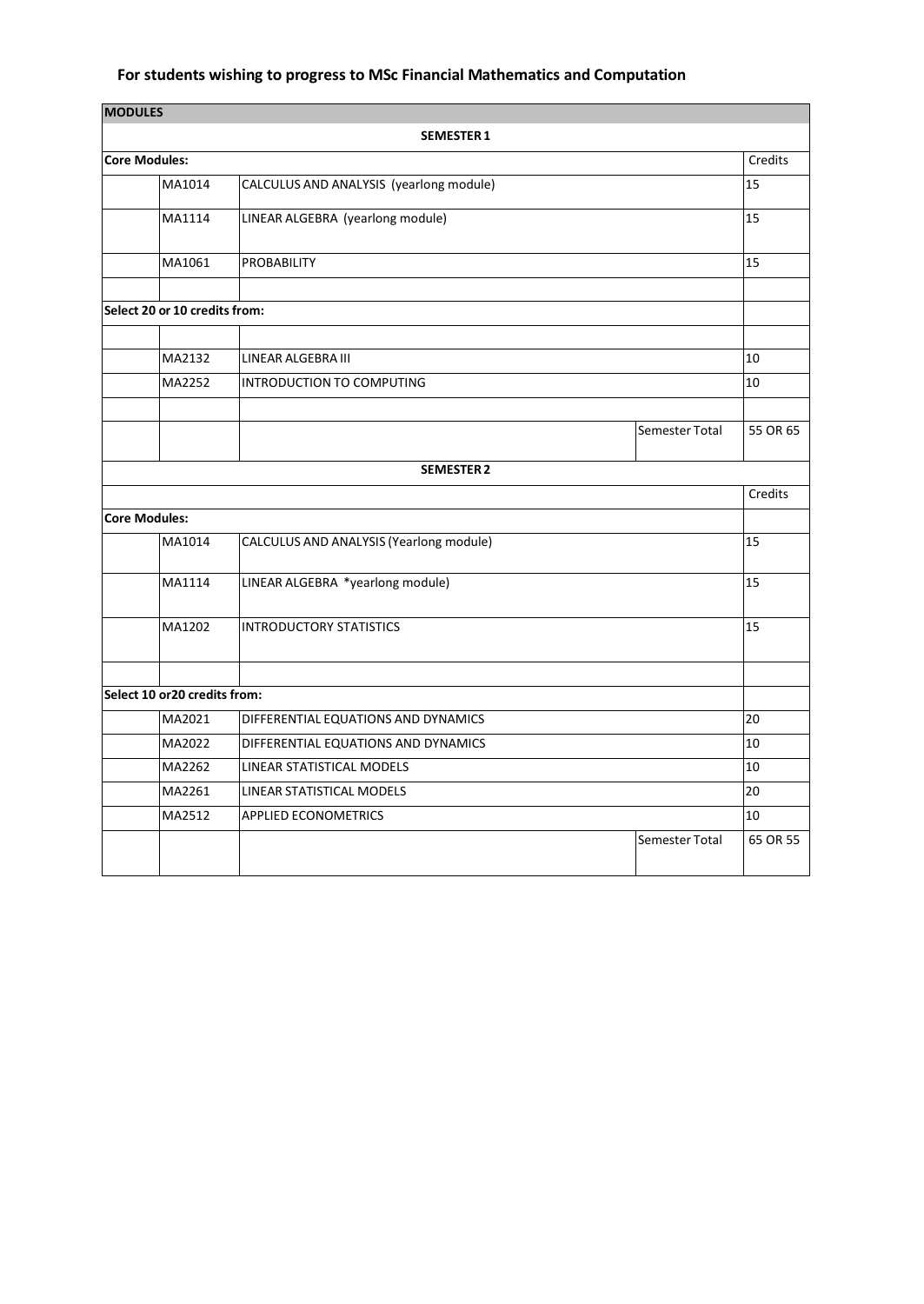# **For students wishing to progress to MSc Actuarial Sciences**

| <b>MODULES</b>       |                                |                                         |                |         |
|----------------------|--------------------------------|-----------------------------------------|----------------|---------|
|                      |                                | <b>SEMESTER 1</b>                       |                |         |
| <b>Core Modules:</b> |                                |                                         |                | Credits |
|                      | MA1061                         | <b>PROBABILITY</b>                      |                | 15      |
|                      | <b>Select 45 credits from:</b> |                                         |                |         |
|                      | MA1014                         | CALCULUS AND ANALYSIS (yearlong module) |                | 15      |
|                      | MA1114                         | LINEAR ALGEBRA (yearlong module)        |                | 15      |
|                      | MA2032                         | CALCULUS AND ANALYSIS III               |                | 20      |
|                      | MA2132                         | <b>LINEAR ALGEBRA III</b>               |                | 10      |
|                      | MA2252                         | INTRODUCTION TO COMPUTING               |                | 10      |
|                      |                                |                                         | Semester Total | 60      |
|                      |                                | <b>SEMESTER 2</b>                       |                |         |
|                      |                                |                                         |                | Credits |
| <b>Core Modules:</b> |                                |                                         |                |         |
|                      | MA1202                         | <b>INTRODUCTORY STATISTICS</b>          |                | 15      |
|                      | MA2261                         | LINEAR STATISTICAL MODELS               |                | 20      |
|                      | Select 25 credits from:        |                                         |                |         |
|                      | MA1014                         | CALCULUS AND ANALYSIS (yearlong module) |                | 15      |
|                      | MA1114                         | LINEAR ALGEBRA (yearlong module)        |                | 15      |
|                      | MA2022                         | DIFFERENTIAL EQUATIONS AND DYNAMICS     |                | 10      |
|                      | MA2512                         | <b>APPLIED ECONOMETRICS</b>             |                | 10      |
|                      |                                |                                         | Semester Total | 60      |

# **Pre-Masters for students wishing to progress to MSc Data Analysis for Business Intelligence**

| <b>SEMESTER ONE</b>         | <b>SEMESTER TWO</b>                |
|-----------------------------|------------------------------------|
| MA1061 - PROBABILITY (15CR) | MA2266 - APPLIED STATISTICS (20CR) |
| plus 45 credits of options  | plus 40 credits of options         |

| <b>OPTIONS</b>                                    | <b>OPTIONS</b>                                                      |  |
|---------------------------------------------------|---------------------------------------------------------------------|--|
| CO1102 Programming Fundamentals (15cr)            | MA2261 - LINEAR STATISTICAL MODELS (20CR)                           |  |
| MA2252 - INTRODUCTION TO COMPUTING (10CR)         | CO2002 - FINANCIAL AND BUSINESS COMPUTING (10CR)                    |  |
| MA2404 - PRINCIPLES OF FINANCIAL MODELLING (20CR) | CO1107 Algorithms, Data Structures & Advanced (15cr)<br>Programming |  |
|                                                   | MA1202 - INTRODUCTORY STATISTICS (15CR)                             |  |
| MA1114 - LINEAR ALGEBRA (30CR) (yearlong module)  |                                                                     |  |